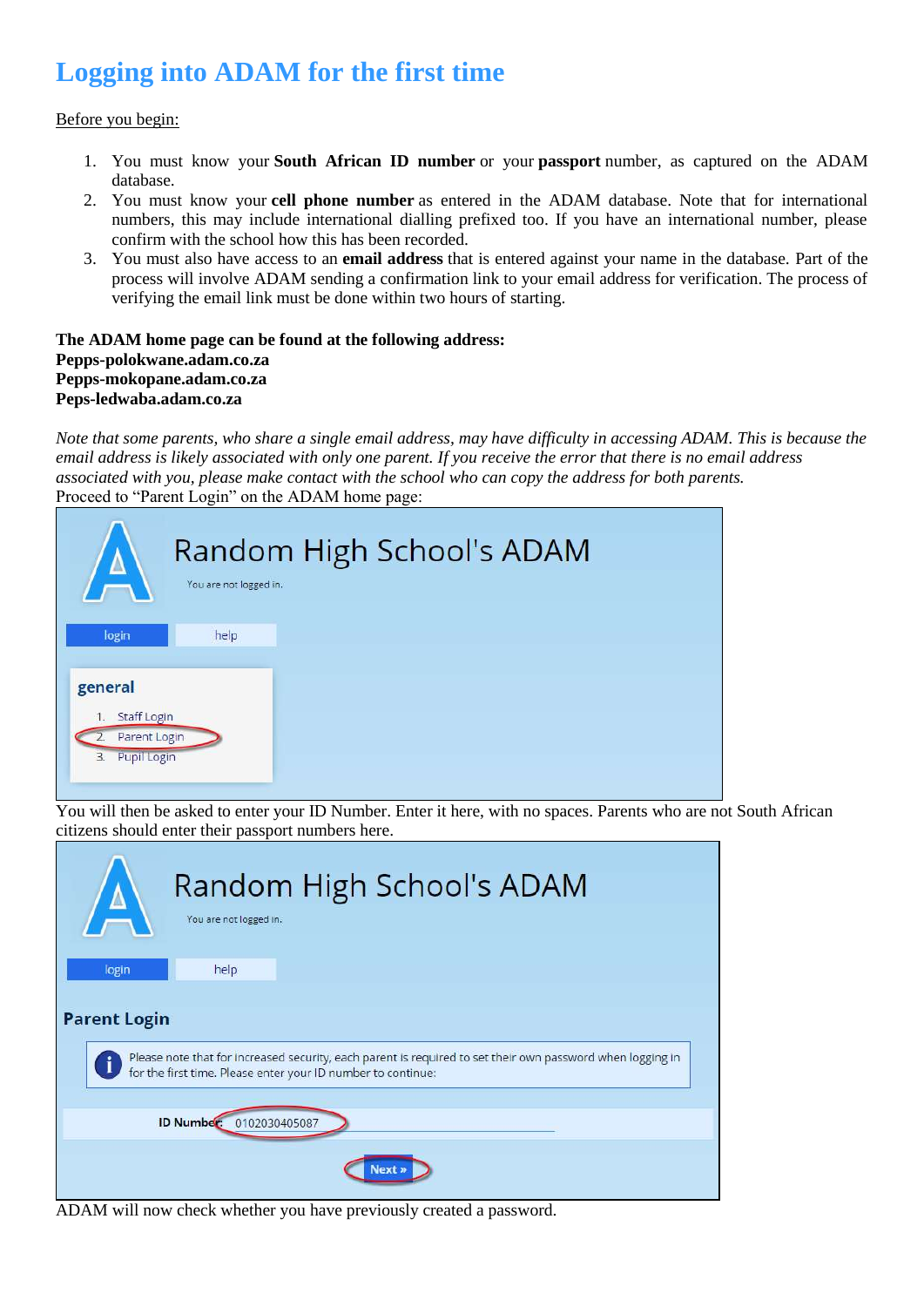If your ID number cannot be found in the database, ADAM will show you an error telling you as much. Please see the section [Help! ADAM doesn't recognise my information](https://help.adam.co.za/logging-on-to-adam-a-guide-for-parents.html#help-adam-doesnt-recognise-my-information) for the procedure of what to do in this instance. If a password has not been set, ADAM will ask you to confirm your cell phone number.

| Random High School's ADAM<br>You are not logged in.                                           |  |
|-----------------------------------------------------------------------------------------------|--|
| help<br>login                                                                                 |  |
| <b>Parent Login</b>                                                                           |  |
| You have not yet set up a password to access ADAM. Please enter your cell number to continue. |  |
| <b>Cell Phone Number</b><br>0851234567                                                        |  |
|                                                                                               |  |

ADAM will now send the password reset link via email to all email addresses associated with your profile:

|                     | You are not logged in. | Random High School's ADAM |
|---------------------|------------------------|---------------------------|
| login               | help                   |                           |
| <b>Parent Login</b> |                        |                           |

You may find that ADAM will present you with this error if you have no email address currently stored in the database. In this instance, please make contact with the school so that they can add an email address onto your profile.

| $/ \Delta$          | You are not logged in. | Random High School's ADAM                                                                                        |
|---------------------|------------------------|------------------------------------------------------------------------------------------------------------------|
| login               | help                   |                                                                                                                  |
| <b>Parent Login</b> |                        | You have no email addresses loaded on ADAM. You will need to contact the school directly to update your details. |

Please check your email for a mail that looks similar to the one below. Be sure to check your junk or spam folder for the email!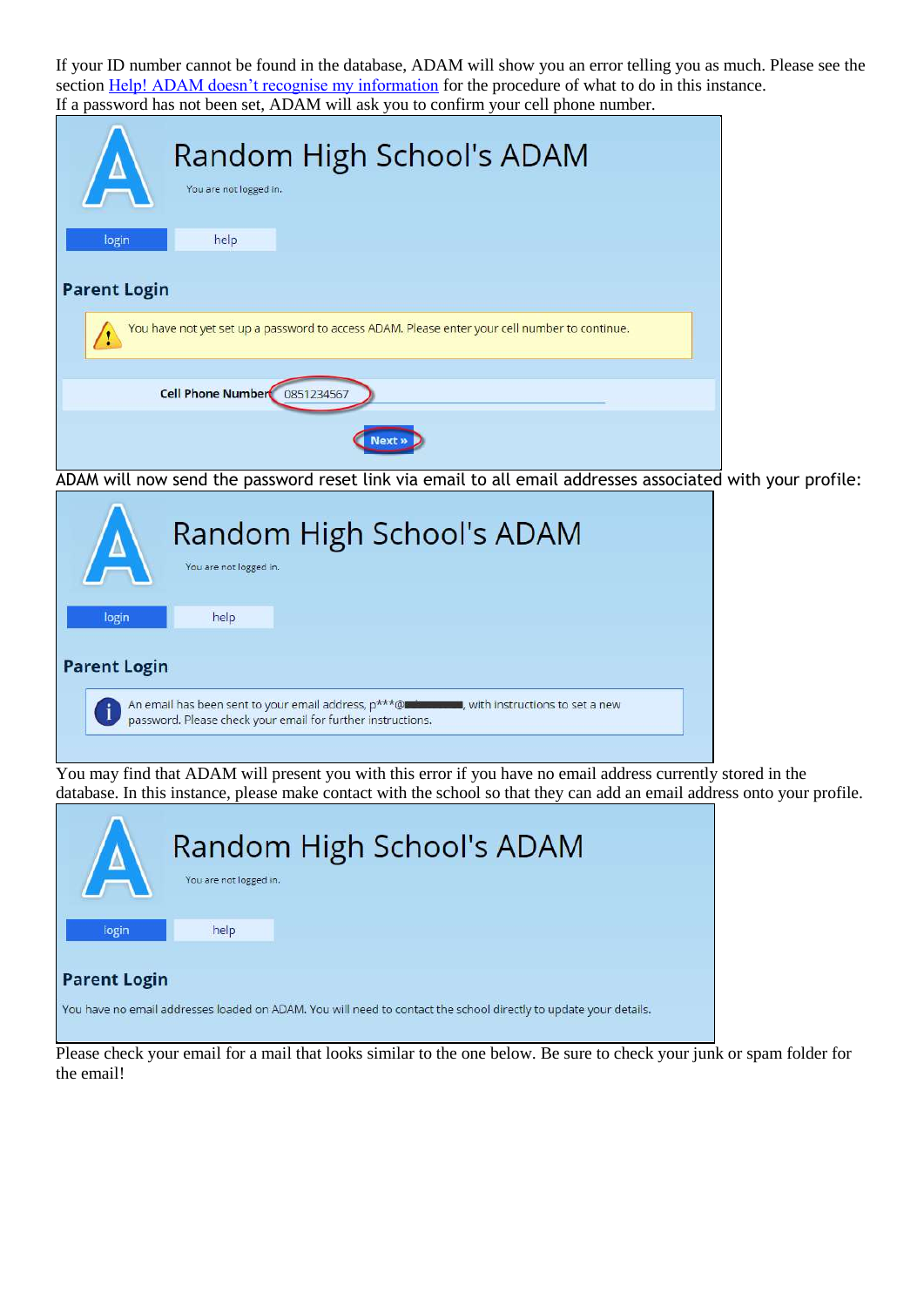| [Random High School] Password Reset for ADAM □<br>Inbox x                                                                                                                                                                                        |  |
|--------------------------------------------------------------------------------------------------------------------------------------------------------------------------------------------------------------------------------------------------|--|
| 17:28 (6 minutes ago) $\frac{1}{100}$<br>Random High School's ADAM <testing+defaultfrom@adam.co.za><br/>to me <math>\vert</math></testing+defaultfrom@adam.co.za>                                                                                |  |
| Dear Mr Ackermann.                                                                                                                                                                                                                               |  |
| Someone recently requested, via Random High School's ADAM, to change your login password. This<br>might also happen if you have not yet logged into ADAM with a password. If you did not request a<br>password change, please ignore this email. |  |
| If you do wish to reset your password, please click on the following link:                                                                                                                                                                       |  |
| https://demo.adam.co.za/api/click/?jMeyVbJbzjqqeLxUXan8hmiZiQDmezxYA3J6hAvTAeCDqGyiBx                                                                                                                                                            |  |
| Kind regards.                                                                                                                                                                                                                                    |  |
| Random High School's ADAM                                                                                                                                                                                                                        |  |

Please note that if you do not follow this step within two hours of requesting the new password, the link will expire and you will need to start again. Please also note that the password reset link is specific to an individual parent and the same link cannot be used to reset another parent's password.

When you click on the link, you will be prompted to enter a password, twice:

| $\Delta$              | Random High School's ADAM<br>You are not logged in.                            |          |
|-----------------------|--------------------------------------------------------------------------------|----------|
| login                 | help                                                                           |          |
| <b>Password Reset</b> | Please enter a password of at least 8 characters and repeat it for validation. |          |
|                       | New password<br>                                                               | $\omega$ |
|                       | Confirm password<br>                                                           |          |
|                       | <b>Change password »</b>                                                       |          |

After you enter your password, ADAM will perform a security check on your password to ensure that it is of sufficient quality. ADAM will show a green check mark next to the password field if the password is satisfactory. If the password is not secure, ADAM will show a warning, asking you to choose a more secure option:

| <b>Password Reset</b><br>Please enter a password o | <b>Warning!</b>                                                                                                                    |  |
|----------------------------------------------------|------------------------------------------------------------------------------------------------------------------------------------|--|
|                                                    | This is not a good choice for a password.                                                                                          |  |
|                                                    | The password has been found on a list of passwords built                                                                           |  |
| Confil                                             | from websites that have suffered data breaches. This is not<br>related to a security incident on this site, however, the fact that |  |
|                                                    | this password has previously appeared elsewhere puts this<br>site and the information stored on it at risk. Read more              |  |
|                                                    | Please choose a more secure alternative.                                                                                           |  |
|                                                    |                                                                                                                                    |  |
|                                                    | <b>OKAY</b>                                                                                                                        |  |
|                                                    |                                                                                                                                    |  |

Click on the "Change your password" button and ADAM should confirm that your password has been changed.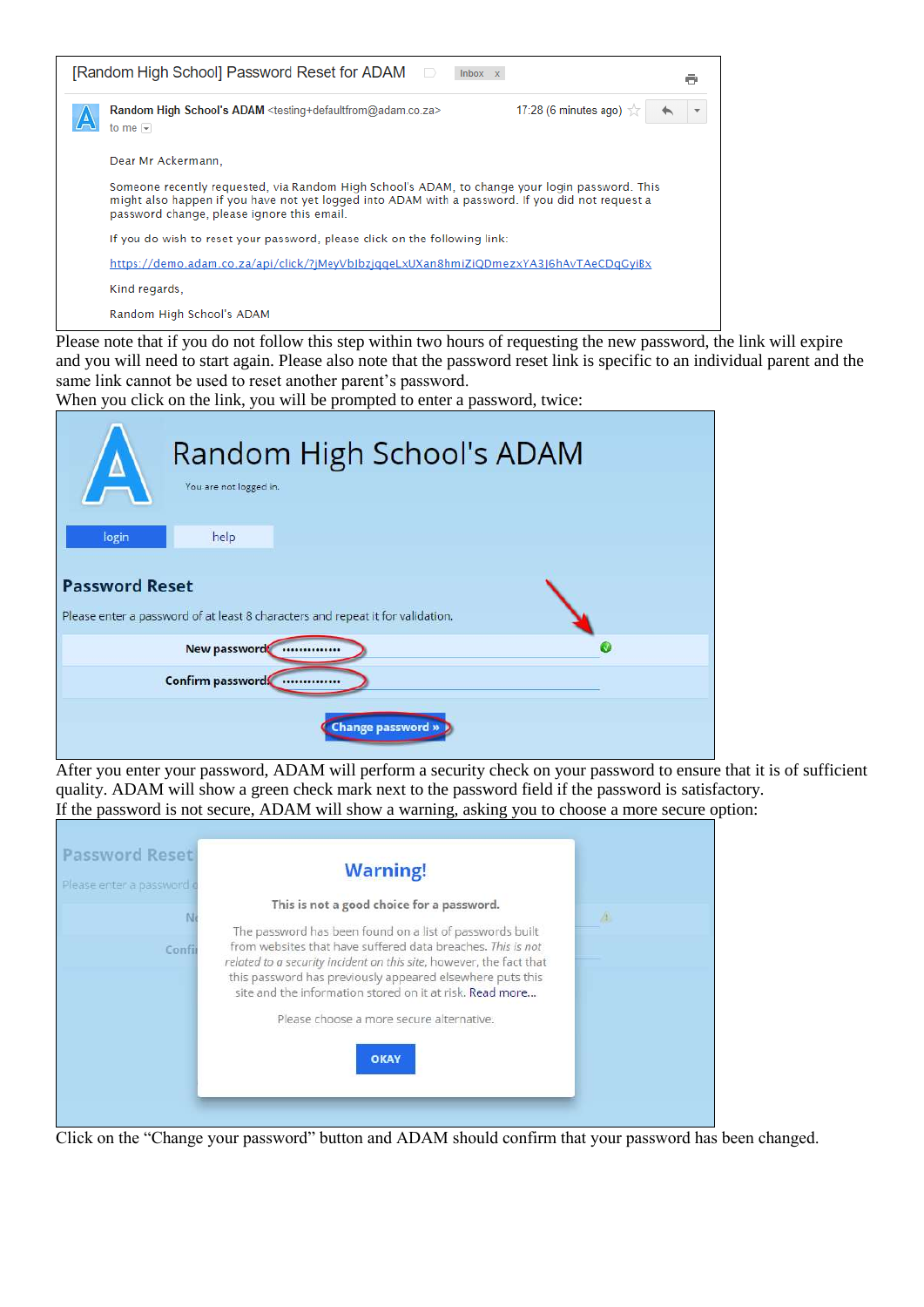

Click on the "login" tab to begin the login process again.

# **Logging into ADAM on subsequent occasions**

Proceed to "Parent Login" on the ADAM home page:

| $\sqrt{2}$                                                               | You are not logged in. | Random High School's ADAM |
|--------------------------------------------------------------------------|------------------------|---------------------------|
| login                                                                    | help                   |                           |
| general<br><b>Staff Login</b><br>1.<br>Parent Login<br>Pupil Login<br>3. |                        |                           |

You will then be asked to enter your ID Number. Enter it here, with no spaces. Parents who are not South African citizens should enter their passport numbers here.

| Random High School's ADAM<br>You are not logged in.                                                                                                                        |  |
|----------------------------------------------------------------------------------------------------------------------------------------------------------------------------|--|
| login<br>help                                                                                                                                                              |  |
| <b>Parent Login</b>                                                                                                                                                        |  |
| Please note that for increased security, each parent is required to set their own password when logging in<br>for the first time. Please enter your ID number to continue: |  |
| <b>ID Number:</b><br>0102030405087                                                                                                                                         |  |
|                                                                                                                                                                            |  |

Now enter your password: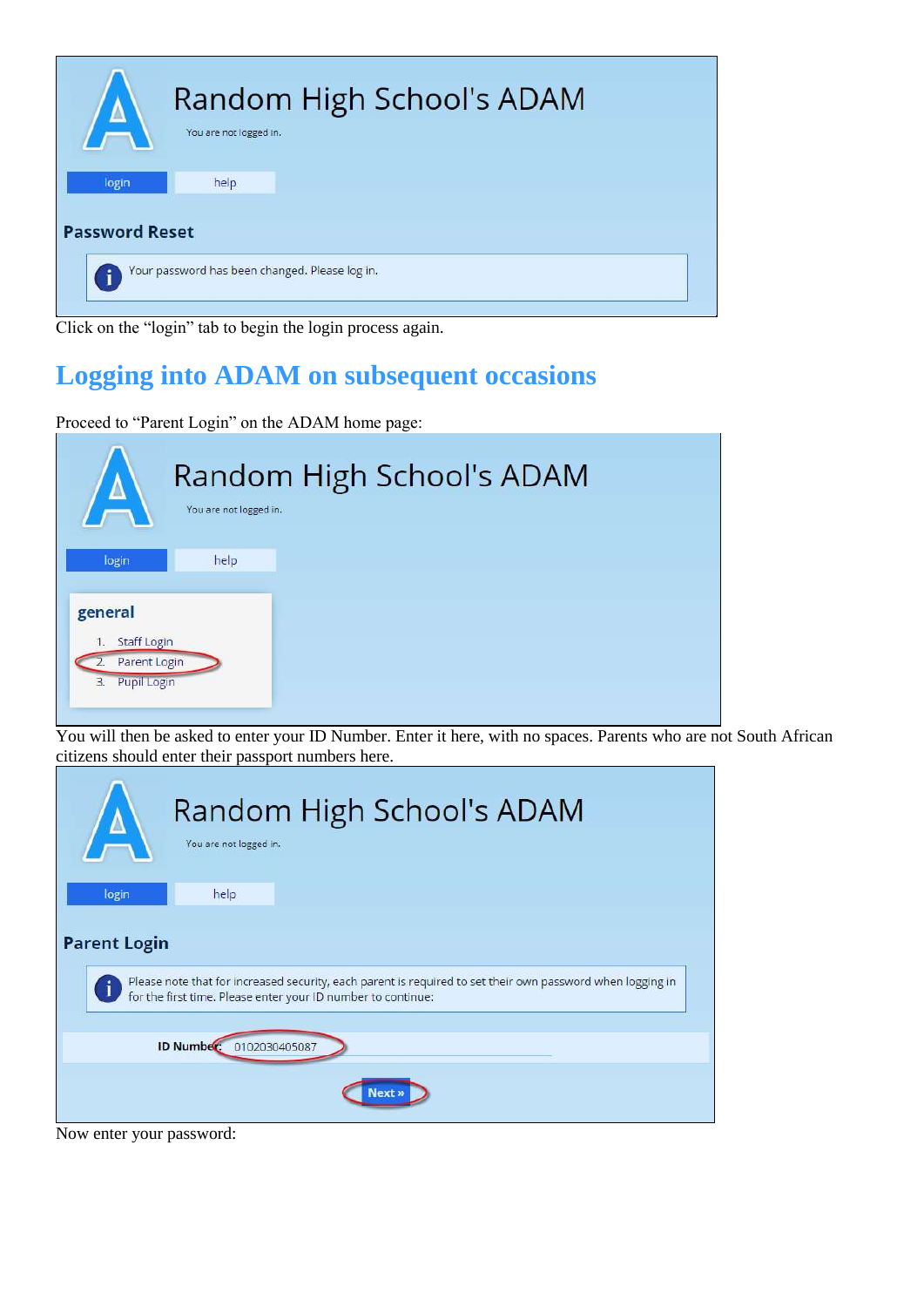| $\Lambda$                              | You are not logged in. | Random High School's ADAM                                           |
|----------------------------------------|------------------------|---------------------------------------------------------------------|
| login                                  | help                   |                                                                     |
| <b>Parent Login</b>                    |                        |                                                                     |
|                                        | Password:              |                                                                     |
|                                        | <b>Remember Me:</b>    | Remember my login on this computer for 60 days, or until I log out. |
|                                        |                        |                                                                     |
| » Do you want to change your password? |                        |                                                                     |

Finally, click on the "Login" button.

If you are successfully logged in, you will see a login status message at the top of the screen and a card for each of your children will be shown.

| $\Lambda$<br><b>Welcome!</b> | Random High School's ADAM<br>You are logged in as Mr Steven Ackermann | Log Out |
|------------------------------|-----------------------------------------------------------------------|---------|
|                              |                                                                       |         |

You may find that ADAM gives you a warning message that "No information is permitted to be shown". In this instance, please see the section titled [Help! ADAM tells me that information is permitted to be shown!](https://help.adam.co.za/logging-on-to-adam-a-guide-for-parents.html#help-adam-tells-me-that-no-information-is-permitted-to-be-shown)

## **Help! I've forgotten my password!**

If you have **forgotten your ADAM password**, you can get ADAM to send to a password reset link similar to the one you received when you first created your password. Click on the "Parent Login" option on the landing screen:

| $\Delta$                                                                 | You are not logged in. | Random High School's ADAM |
|--------------------------------------------------------------------------|------------------------|---------------------------|
| login                                                                    | help                   |                           |
| general<br><b>Staff Login</b><br>1.<br>Parent Login<br>Pupil Login<br>3. |                        |                           |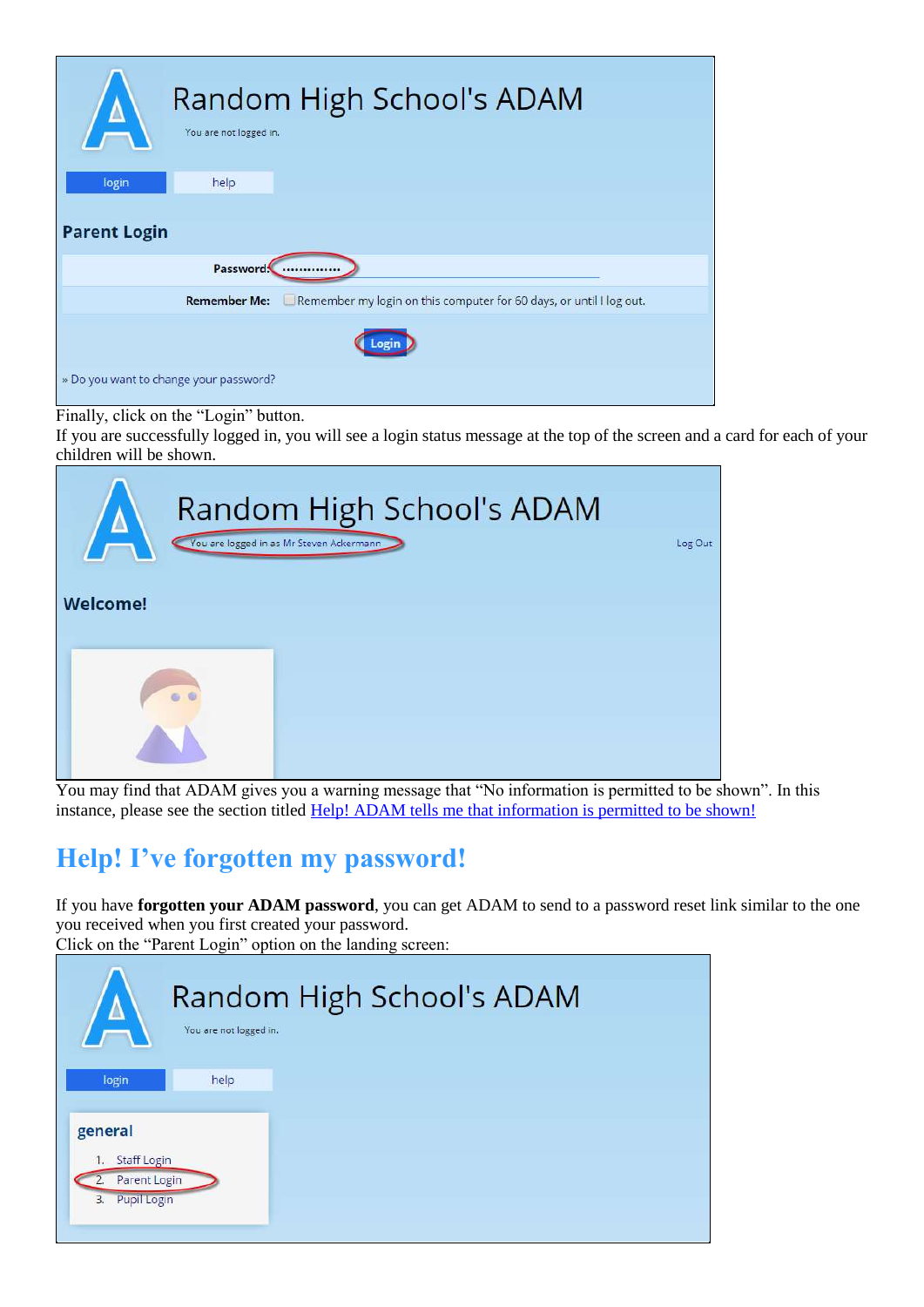#### Click on the "Forgotten password" button:

ID or Passport Number: 1234567890123

| <b>Parent Login</b>                      |                                                                                                                                |
|------------------------------------------|--------------------------------------------------------------------------------------------------------------------------------|
| Please enter your ID number to continue: | Please note that for increased security, each parent is required to set their own password when logging in for the first time. |
| <b>ID or Passport Number:</b>            |                                                                                                                                |
|                                          | Next $\rightarrow$                                                                                                             |
|                                          | <b><i>OForgotten password</i></b>                                                                                              |
|                                          | Then enter your ID number and click on the "Send me a reset link" button.                                                      |
| <b>Password Reset</b>                    |                                                                                                                                |
|                                          | A password reset link will be sent to your email address when you click on the button below.                                   |

Send me a reset link

ADAM will then send you a password reset email. Please allow 5 to 10 minutes for the email to arrive. If it does not arrive, please also check your junk or spam mail folder.

In the email is a link that you can click on which will take you back to ADAM and you can then enter a new password.

### **Help! ADAM doesn't recognise my information!**

You may find that ADAM does not recognise your ID number or cell number when you first are setting your password:

| $/\,\Lambda$                                                                                                                  | You are not logged in. | Random High School's ADAM |  |  |
|-------------------------------------------------------------------------------------------------------------------------------|------------------------|---------------------------|--|--|
| login                                                                                                                         | help                   |                           |  |  |
| <b>Parent Login</b>                                                                                                           |                        |                           |  |  |
| We could not match the ID number '0102030405067' to any parent.                                                               |                        |                           |  |  |
| » Click here to try again.                                                                                                    |                        |                           |  |  |
| If you are sure that your ID number has been entered correctly, please click here to log a query with the site administrator. |                        |                           |  |  |

If this is the case, you will need to contact the school and ask them to double check your details on the system. The screen shown above provides a link that allows you to submit a request directly to the school's ADAM administrator for them to investigate.

In many cases, the database will have your details with a simple typographical error.

Kindly note that the developers of ADAM cannot assist with the resolution of this issue.

### **Help! ADAM tells me that no information is permitted to be shown!**

Parents may see this error notification from time to time: